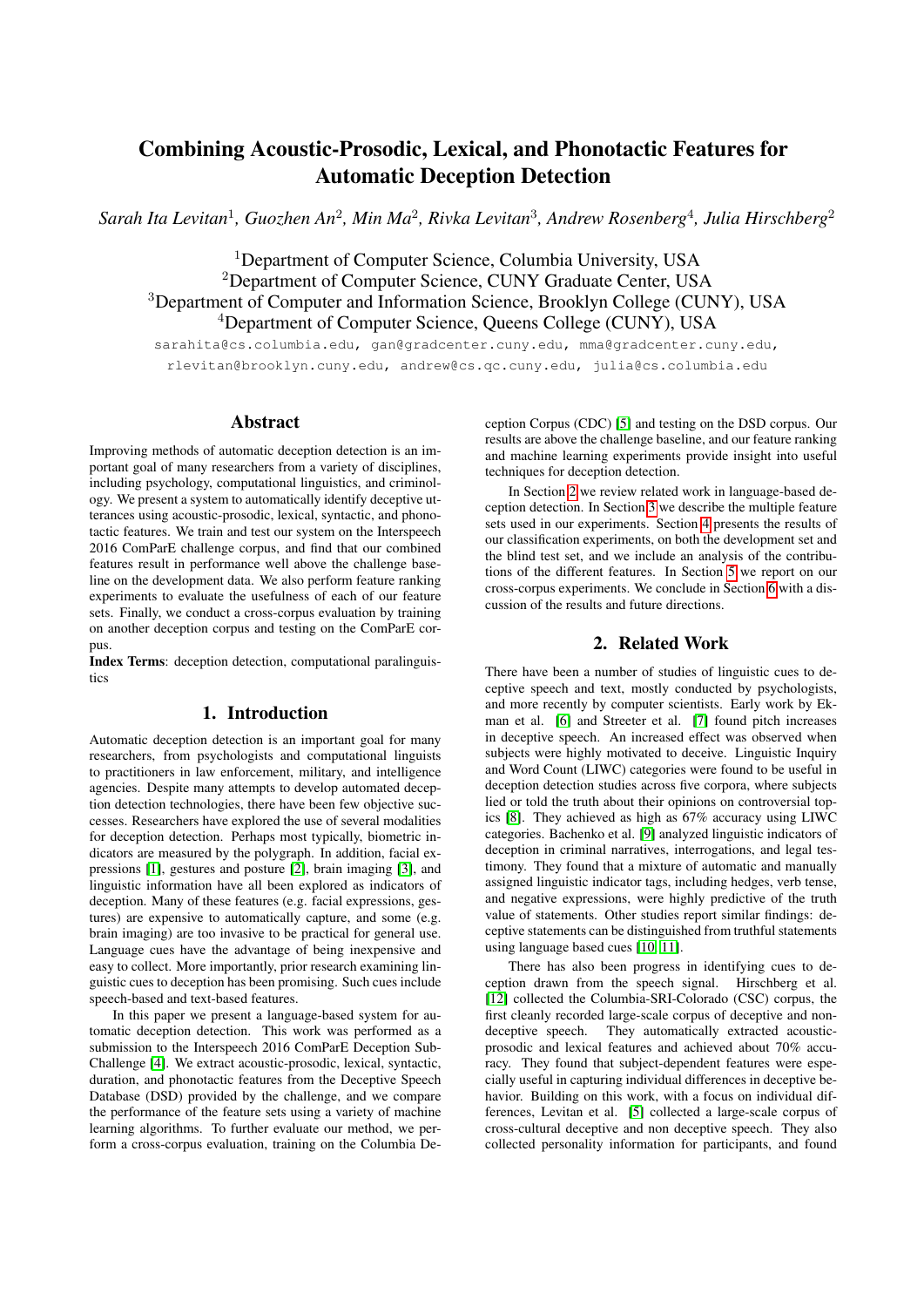that including gender, native language, and personality scores along with acoustic-prosodic features improved classification accuracy, supporting the notion that deceptive behavior varies across different groups of people.

A meta-analysis [\[13\]](#page-4-12) identified cues to deception that were significant across many studies. Some of these cues were linguistic, including duration, vocal tension, F0, and negative emotion words. It is clear from the literature that acoustic-prosodic and lexical features are predictive of deceptive speech. In this work we extract features that have been found useful in previous work, introduce some new features, and systematically evaluate machine learning classifiers trained on acoustic-prosodic and lexical feature sets. We also use the cross-cultural deception corpus for a cross corpus evaluation of our work.

## 3. Features

### <span id="page-1-0"></span>3.1. ComParE Baseline Features

The COMPARE baseline feature set contains 6373 static features from the computation of various functionals over low-level descriptor (LLD) contours extracted from openSMILE [\[4,](#page-4-3) [14\]](#page-4-13). The LLD features include pitch (fundamental frequency), intensity (energy), spectral, cepstral (MFCC), duration, voice quality (jitter, shimmer, and harmonics-to-noise ratio), spectral harmonicity, and psychoacoustic spectral sharpness.

### 3.2. Acoustic-Prosodic Features

In accordance with previous research, we hypothesize that, when people are deceptive, their pitch, energy, and rhythm patterns may unconsciously change. We measure the pitch and energy variations by modeling their contours. We extract F0 mea-surements for each response in the corpus using Snack [\[15\]](#page-4-14). Post-processing on the F0 measurements corrects implausible F0 jumps and interpolates over unvoiced regions with smoothing using a Butterworth filter. Finally, all raw F0 measurements are normalized to z-scores by speaker. We then fit the normalized F0 measurements using 1- to 7-order polynomial models, thus developing 48 pitch contour features. Additional details can be found in [\[16\]](#page-4-15). A similar procedure is applied to logenergy measurements extracted by openSMILE [\[17\]](#page-4-16).

We measure speaking rate by calculating the ratio of syllables to the utterance duration. Intra-syllable pause and syllable duration are used to design duration-related features. We detect the pseudosyllable regions based on the Villing envelope based approach [\[18\]](#page-4-17) as implemented in AuToBI [\[19\]](#page-4-18), and derive the following features for each utterance: 1) total number of syllables,  $N$ ; 2) total duration of syllable regions, sum(syl) and total duration of the utterance, sum $(utt)$ ; 3) silence ratio defined as the ratio of sum(syl) to sum(utt); 4) speaking rate on the syllable level, namely,  $\frac{N}{\text{sum}(utt)}$ ; 5) average duration per syllable, namely,  $\frac{\text{sum}(syl)}{N}$ ; 6) the maximum, minimum, range, standard deviation, mean and median values of the duration of the syllables within each utterance. All the duration values used in 1) to 5) are raw time duration, while the duration values used in 6) is normalized by sum $(utt)$ .

In addition to our acoustic-prosodic feature set, we extract lexical, syntactic, and phonotactic features. In order to extract these feature sets, we required a transcript of each utterance in the corpus. We used a web-based API available through wit.ai (<https://wit.ai>), to acquire ASR output for the audio samples in the corpus. We hand-corrected some of the transcripts, but the ASR seemed reasonably good for our purposes.

### 3.3. Linguistic Inquiry and Word Count Features

Previous work has found that deceivers tend to use different patterns of word usage when they are lying [\[8\]](#page-4-7). Inspired by [\[20\]](#page-4-19), we used LIWC [\[21\]](#page-4-20) to extract the lexical features from each utterance. LIWC is a text analysis program that computes word counts for 72 linguistic dimensions. LIWC dimensions have been used in many studies to predict outcomes including personality [\[20\]](#page-4-19), deception [\[8\]](#page-4-7), and health [\[22\]](#page-4-21). We extracted a total of 130 LIWC features based on 64 LIWC categories: 64 features based upon the ratio of words appearing in each LIWC categories over total word count; 64 features based on the ratio of words appearing in each LIWC category over the total words appearing in any LIWC category; the total number of words appearing in any LIWC category; and the total word count.

#### 3.4. Dictionary of Affective Language Features

[\[12\]](#page-4-11) found that Dictionary of Affect in Language (DAL) [\[23\]](#page-4-22) scores are useful to distinguish between deceptive and truthful speech. The DAL is a lexical analysis tool that is used for investigating emotive content of speech. It lists approximately 4500 English words, along with a rating for Pleasantness (Evaluation) and for Activation (Arousal) associated with each word. We extract nineteen features derived from the DAL scores for each word in each subject's baseline interview transcript. From all words' pleasantness, activation and imagery scores, we calculated the mean, minimum, maximum, median, standard deviation, and variance. We also added the number of words in the transcript that appear in the DAL.

#### 3.5. Fundamental Frequency Variation (FFV) Features

Previous work [\[7\]](#page-4-6) found that there are some correlations between deception and fundamental frequency. In order to capture the frequency information, we extracted 42 features which come from fundamental frequency variation (FFV) spectrum with 7 components [\[24\]](#page-4-23). From each of the 7 spectrum components, we extract 6 features: mean, minimum, maximum, median, standard deviation, and variance. These features have been found to be helpful in characterizing dialogues [\[24\]](#page-4-23) and also in acoustic modeling for speech recognition [\[25\]](#page-4-24).

#### 3.6. Phonotactic Variation Features

Phonotactic modeling has been shown effective for language recognition [\[26\]](#page-4-25). In this paper, we hypothesize that phonotactic modeling will also be useful for deception detection, since deceptive speech may result in pronunciation differences, *i.e.* a deceptive speaker may tend to choose certain phonotactic variants or words more frequently than others. We first apply an English phoneme recognizer developed by Brno University of Technology (BUT) [\[27\]](#page-4-26) to generate the phoneme hypotheses for each audio instance. After excluding all the non-phonetic symbols (*'oth'*, *'pau'*, *'sil'*,*'spk'*,*'int'*), we build a trigram language model with Witten-Bell smoothing [\[28\]](#page-4-27) for each class over training set, using SRILM [\[29\]](#page-4-28). Both of the models ("phonLM") are used to assign log-probability for each phoneme sequence in the dev and test sets. Because the perplexity reflects the degree of "uncertainty" of language model, which is approximately to the confidence of the assignment, we collect the perplexity calculate as  $10^{\frac{log-prob}{\# sent+\# words}}$  and  $10^{\frac{\log - \text{prob}}{\text{\#} \text{words}}}$  along with the log-probability to construct the feature set. We develop similar language models ("wordLM") and derived features on the word level as well, using the transcripts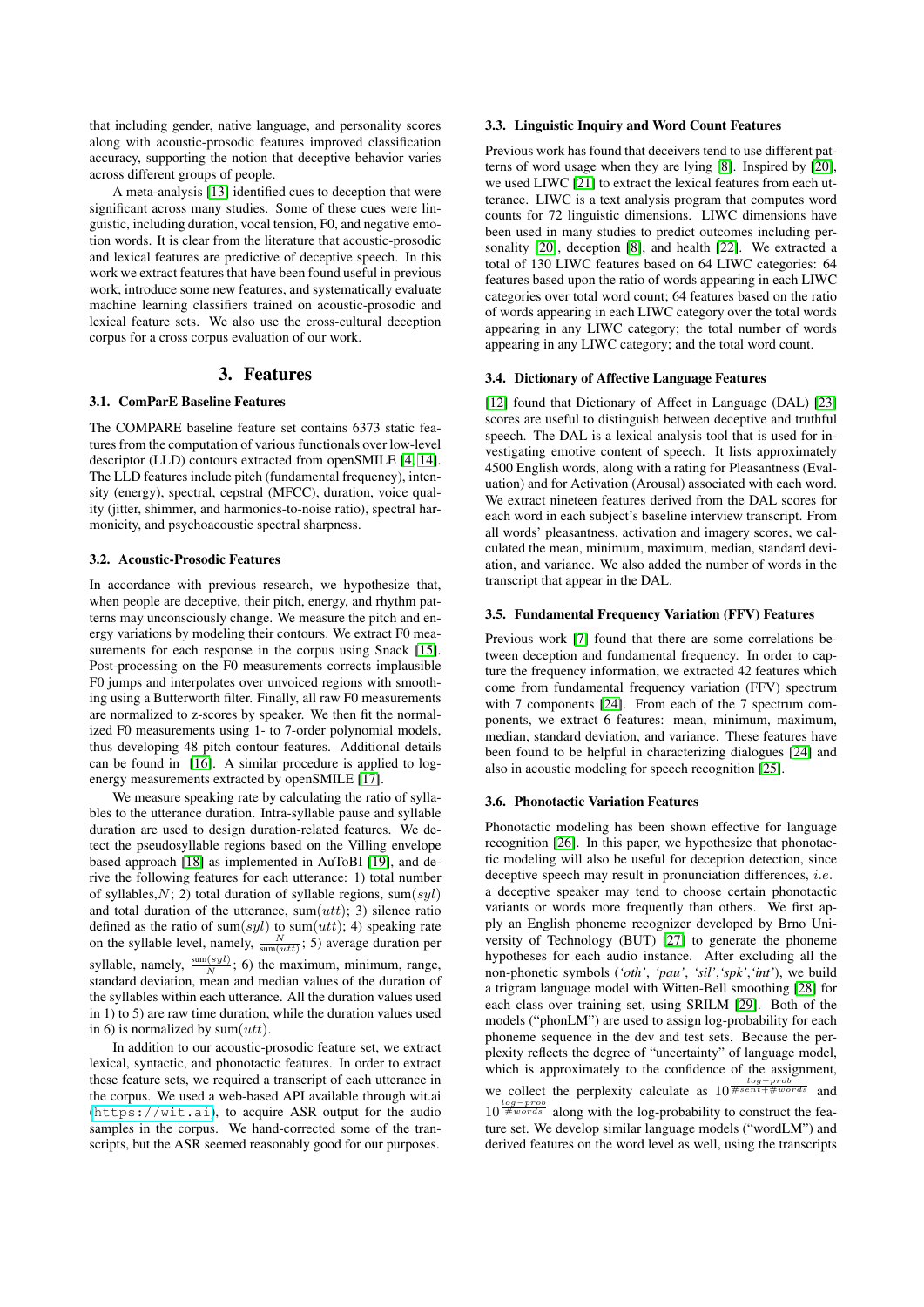produced by ASR.

#### 3.7. Additional Lexico-Syntactic Features

We implement a number of lexical features described in [\[30\]](#page-4-29) which were used for deception detection. We estimate complexity of an utterance by computing the number of syllables per speech segment and dividing by the number of words. We include binary features capturing whether the utterance contains a hedge word, feeling word, number, or date. We also encode whether the utterance is only "yes" or "no", has a direct denial such as "I did not do it", or contains a contraction. Finally, we develop a bag of words model using part of speech tags obtained using NLTK's built in POS tagger [\[31\]](#page-4-30).

# <span id="page-2-0"></span>4. Deception Detection Experiments

#### 4.1. Development Set Evaluation

After preparing all of the feature sets, we ran classification experiments using each feature set independently, to get an initial sense of the usefulness of each feature set. We use the SMO model provided as a baseline (set to the same parameters), training on the train set and and evaluating the performance on the dev set, using the UAR metric. In total we used seven feature sets described in section [3:](#page-1-0) DAL, LIWC, FFV, phonotactic (phonLM and wordLM), POS (bag of partof-speech tags), lexical (complexity, binary indicator features), and duration (syllable-based). We compare the performance to two baselines – a majority class baseline (UAR=50%) and a less trivial baseline using the openSMILE features provided by the challenge (UAR=61.9%). As shown in Table [1,](#page-2-1) three of our feature sets outperform the openSMILE baseline: LIWC, DAL, and Phonotactic. The remaining four feature sets yield better results than the majority class baseline.

Table 1: *Deception classification results on dev set, using single feature sets and single+baseline feature sets*

<span id="page-2-1"></span>

| Features             | <b>UAR</b> | +baseline |
|----------------------|------------|-----------|
| DAL.                 | 63.1       | 61.5      |
| <b>LIWC</b>          | 63.9       | 61.9      |
| <b>FFV</b>           | 54.3       | 60.7      |
| Phonotactic          | 67.7       | 61.9      |
| <b>POS</b>           | 57.8       | 57.8      |
| Lexical              | 59.3       | 61.3      |
| Duration             | 56.9       | 62.2      |
| Baseline (majority)  | 50         |           |
| Baseline (openSMILE) | 61.9       |           |

Next, we repeated the experiments, this time combining each of our feature sets with the baseline openSMILE feature sets, in order to evaluate their contribution over the baseline feature set. As shown in the second column of Table [1,](#page-2-1) only the duration features combined with the baseline features improved over using the baseline set alone. Although the DAL, LIWC, and phonotactic features perform well on their own, combining them with the baseline feature set decreases performance. Additionally, we note that the baseline feature set improves performance when combined with FFV and lexical features.

In order to evaluate which features were the most useful, we used Weka's attribute evaluator to rank all 6644 of our features using Information Gain[\[32\]](#page-4-31). The rank was determined by the information gain using four-fold cross validation over the training data. We then selected all features with an information gain above zero – there were 172 such features. The top

ranked features were the phonotactic features, many of the auditory spectrum features from openSMILE, selected LIWC and DAL features, FFV features, and some of the additional lexical features. The POS tags were not included in the top ranked features, nor were the duration features. It was interesting to observe that 'hasDate' (a binary feature indicating whether the speech segment included a date) and the LIWC number category were both particularly useful features, and both were more frequent in non-deceptive speech. In the DSD corpus, subjects were asked to describe their activities, and some subjects provided great details including dates, times, and room numbers. Our observation that the truthful students used these details more supports the finding that liars provide fewer details than truth-tellers [\[13\]](#page-4-12). Another useful feature was 'isYes' – a binary feature that indicated whether the response was a one word 'yes'. We found that these affirmative statements were more frequent in truthful responses, supporting the finding that truth-tellers are generally more positive [\[13\]](#page-4-12).

After obtaining the top-ranked features, we compared the performance of a variety of machine learning classifiers trained on these top features, using Weka. We do the same for the baseline feature set. Table [2](#page-2-2) displays the top five classifiers along with the UAR for the top feature set and the baseline feature set. The five algorithms that yielded the best performance were SMO, Bagging, Dagging, BayesNet and NaiveBayes. All of the models were trained and tested using the default parameters. Two of the classifiers are ensemble-based learning algorithms (Bagging and Dagging), both of which are robust in noisy conditions. It is interesting that both these models perform well on our feature set, but poorly on the baseline features – perhaps because our feature set encompasses many types of features and therefore has more variance. Another two of the classifiers are Bayesian network models, which are known to perform well on text classification problems. For all five algorithms, our top feature set outperforms the baseline feature set.

Table 2: *Deception classification results (UAR) on dev set, using top 172 features vs. baseline feature set*

<span id="page-2-2"></span>

| Algorithm       | <b>Top Features</b> | <b>Baseline Features</b> |
|-----------------|---------------------|--------------------------|
| <b>SMO</b>      | 63.8                | 61.9                     |
| Bagging         | 63.5                | 55.4                     |
| Dagging         | 63.9                | 54.9                     |
| BayesNet        | 64.1                | 62.2                     |
| NaiveBayes      | 64.7                | 61.7                     |
| Majority voting | 63.8                | 62.9                     |

We also evaluate a classifier which takes as input predictions of the five best classifiers and outputs the majority vote. For our top feature set, this approach results in a UAR of 63.8%, which is the same as using the SMO classifier alone. On the other hand, the majority voting classifier yields a higher UAR (62.9%) than any of the single classifiers for the baseline feature set. It is not obvious why this is true only for this feature set, but it suggests combining the predictions of multiple independent classifiers can indeed improve performance.

### 4.2. Test Set Evaluation

After experimenting with several feature sets and machine learning algorithms using the dev data, we used our best models to get predictions on the test data. We submitted five predictions: (1) DAL+LIWC (2) Phonotactic (3) openSMILE (OS)+DAL+LIWC (4) OS+DAL+LIWC+Phonotactic (5) Majority voting (Ensemble) using top ranked features. Results are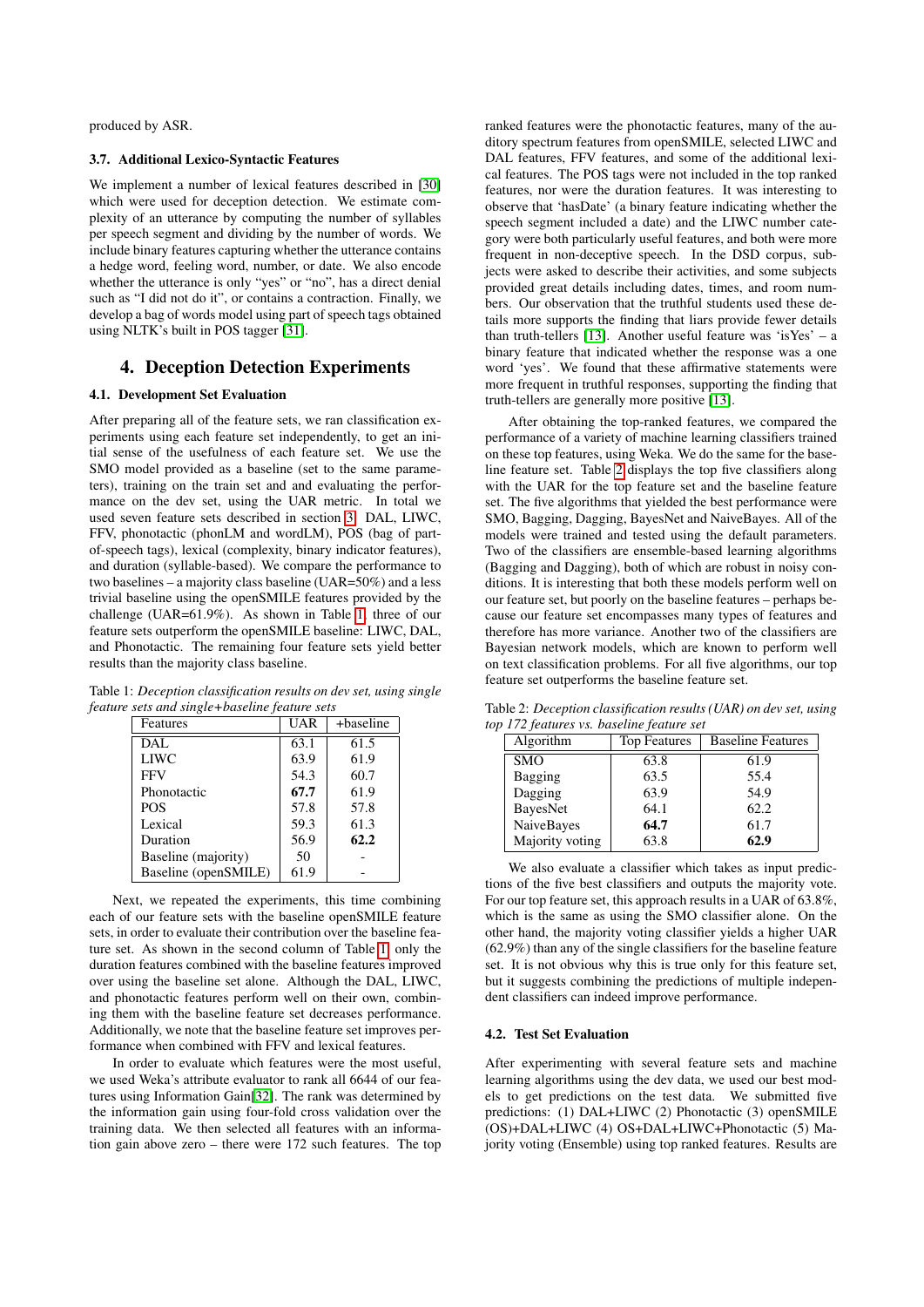shown in Table [3.](#page-3-2)

<span id="page-3-2"></span>Table 3: *Deception classification results on test set*

| Algorithm       | Features           | UAR test | UAR dev |
|-----------------|--------------------|----------|---------|
| <b>SMO</b>      | DAL+LIWC           | 64.7     | 66.3    |
| <b>SMO</b>      | Phonotactic        | 64.2     | 67.7    |
| <b>SMO</b>      | OS+DAL+LIWC        | 69.3     | 61.5    |
| <b>SMO</b>      | $OS+DAL+LIWC+Phon$ | 69.4     | 61.9    |
| Ensemble        | top ranked         | 65.4     | 63.8    |
| <b>Baseline</b> | openSMILE          | 68.3     | 61.9    |

Our results indicate that the phonotactic features and DAL+LIWC features on their own do not generalize well to the unseen test data. Although they performed best on the dev data, with 67.7% and 66.3% UAR, they performed worse on the test data. It is possible that the language used in the test set is different from the train and dev data, and therefore these lexical features do not work well on the test data. Our best performing model on the test set use an SMO classifier and a combination of the baseline openSMILE features with DAL+LIWC+Phonotactic. This model achieved a UAR of 69.4%, which was better than the results on the dev set (61.9%) and than the challenge baseline for the test set (68.3%). We were unable to perform error analysis on the test set (due to unknown class labels), but our results suggest that a combination of acoustic-prosodic features and lexical features are the most robust for deception detection.

We included our phonotactic features based on the hypothesis that deception would affect a speaker's phonotactic patterns; the performance of these features on the dev data supports our hypothesis to some extent. However, it is possible that these features are speaker-dependent, so the resulting language models might not accurately capture the deceptive phonotactic styles of speakers not present in training data. This might explain why these features, which performed best on the dev set, were not as effective on the test set, and did not make better predictions on the dev data when combined with the acoustic-prosodic and lexical features.

# 5. Cross-Corpus Evaluation

<span id="page-3-0"></span>In order to assess whether these techniques are generalizable across domains for deception detection, we experiment with training on another deception corpus and testing on the Com-ParE corpus. We use the Columbia Deception Corpus (CDC) [\[33\]](#page-4-32) for training. This corpus was collected using a fake resume paradigm, where subjects are asked 24 biographical questions and are told to lie for a random half of them. The dialogues in CDC are markedly different from the ComParE corpus: subject turns are longer, are asked more open-ended questions, and the vocabulary is less constrained. The CDC is also much larger: it includes data from 344 subjects, constituting about 122 hours of subject speech. Additionally, the recording conditions and sample rate of the audio files are not consistent. To minimize the differences between the two corpora, we randomly select a subset of 500 turns from the CDC that fulfill the following criteria: (1) has  $\leq$  = 30 words and (2) contains "yes" or "no". This gives us a subset with similar length and style of turns. We extract the following feature sets from this subset of CDC: openSMILE acoustic-prosodic, LIWC, and DAL. The results, measured by UAR, are shown in Table [4.](#page-3-3) We compare the results to a simple baseline of 50%, obtained by predicting the majority class (ND). As expected, lexical features do not generalize across the two corpora. Although the LIWC and DAL fea-

<span id="page-3-3"></span>Table 4: *Cross-corpus results: train on CDC, test on ComParE dev*

| Features        | UAR  |
|-----------------|------|
| DAL             | 47.4 |
| LIWC            | 47.6 |
| DAL+LIWC        | 49.7 |
| Acoustic        | 59.8 |
| <b>Baseline</b> | 50   |

tures were particularly useful when training and testing on the ComParE corpus, they do not yield results above the baseline when training on the CDC. This is probably due to the difference in domain between the corpora. Another challenge is that we are using noisy ASR output as transcription for the Com-ParE corpus, while the CDC has clean transcription obtained via Amazon Mechanical Turk and hand-corrected by human transcribers. This difference is likely a factor in the poor performance of lexical features across corpora. On the other hand, the acoustic feature set performs surprisingly well. When using the same set of openSMILE features for training and testing on the ComParE data, we obtain a UAR of 60.7%, only slightly better than our cross-corpus performance of 59.8% UAR. It appears that the acoustic-prosodic features do generalize to a different domain. This is promising for deception detection applications outside of a laboratory experiment.

# 6. Conclusion and Future Work

<span id="page-3-1"></span>We have presented classification experiments for automatic deception detection using a combination of acoustic-prosodic, lexical, and phonotactic features. We experimented with feature combinations and ranking, and a variety of machine learning algorithms, and found that we can achieve results above the challenge baseline with our system. We extract lexical features by running ASR on the sound files, and performing minor hand correction of the ASR output. It is impressive that this simple approach results in lexical features that are ultimately useful in our classifer. This suggests that ASR output can be used for a flexible system to get real-time lexical features without waiting for a quality transcript of a speech sample.

We also present results of a cross-corpus evaluation, where we train a classifier using the CDC, and evaluate it on the Com-ParE corpus. Our results are quite promising; we find that we can obtain almost the same results as training and testing on the ComParE corpus – 59.8% compared to 60.7% UAR. This suggests that the features and models used are general enough to be applied to different data, which is important for any model that will be deployed in a real-world deception situation.

One area for improvement is to obtain quality transcription instead of relying on noisy ASR output. It would be interesting to see if lexical features extracted from quality transcription are more useful than the lexical features used in this work. Although this is less practical than using ASR, it can provide an upper bound on the performance. Another possible extension of this work is to model individual differences between subjects, perhaps by grouping similar speakers into clusters as a pre-processing step.

# 7. Acknowledgements

This work was partially funded by AFOSR FA9550-11-1-0120 and by NSF DGE-11-44155.